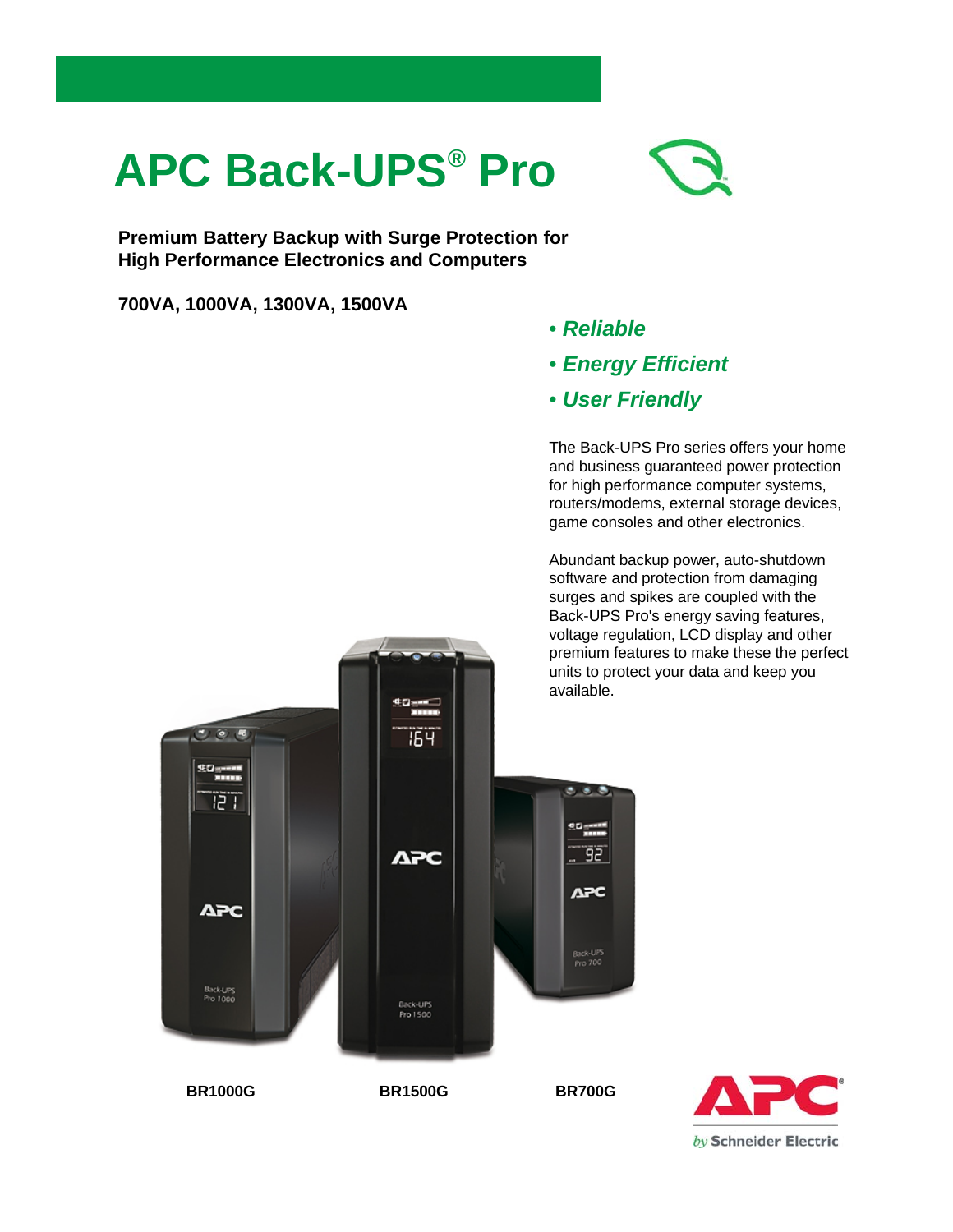# **APC Back-UPS Pro Features**

**Standard on all Back-UPS Pro models**







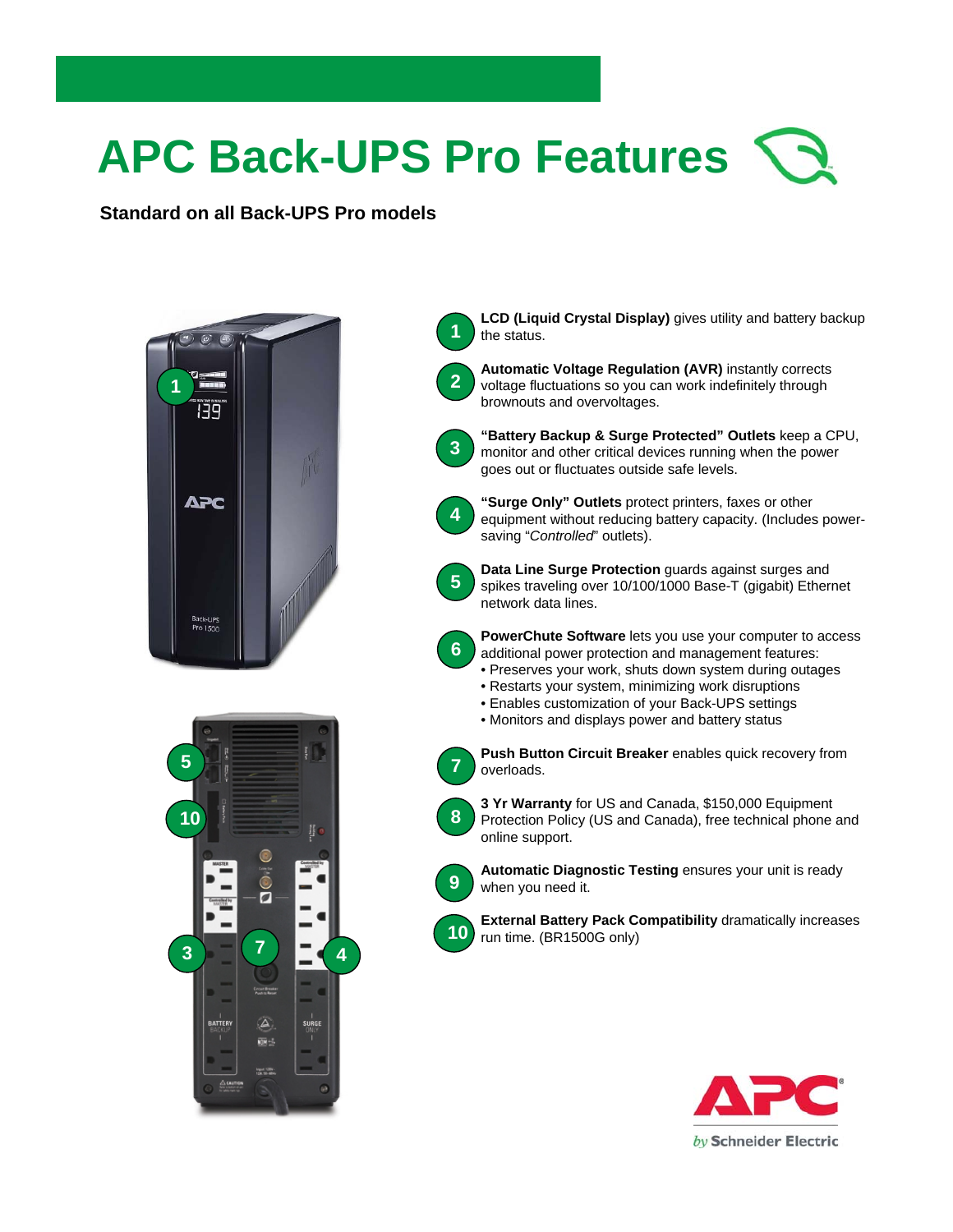### **APC Back-UPS Pro LCD Display**

**Easy to read status of utility and battery backup conditions**



**Parameters Displayed:**

- Input Power (On Battery/On Utility)
- Input Voltage
- Output Voltage
- Output Frequency
- Load (Watts, % of Capacity, Graphic Display)
- Overload
- AVR Working
- System Fault
- Replace Battery
- Battery Charge Status (Graphic Display)
- Estimated Run Time
- Power Saving Mode (Enabled/Disabled)
- Mute (Enabled/Disabled)
- Number of Power Events

### **APC PowerChute® Personal Edition**

#### **Easy-to-use auto-shutdown software with power and energy management features**



- Easy to read view of current power conditions.
- Displays daily energy consumption and cost of powering your equipment.
- Saves money by allowing you to choose an energy management plan that fits your needs.
- Prevents data corruption by saving files and shutting down your system during extended power outages or low battery condition.
- Monitors system, and logs utility power problems and battery conditions
- Allows you to configure Back-UPS options like voltage transfer settings, silencing alarms during night hours, shutdown parameters, energy management features, etc.)
- Easy Installation takes the guesswork out of configuration for first-time users with a jargon-free help feature. (USB and serial interface).